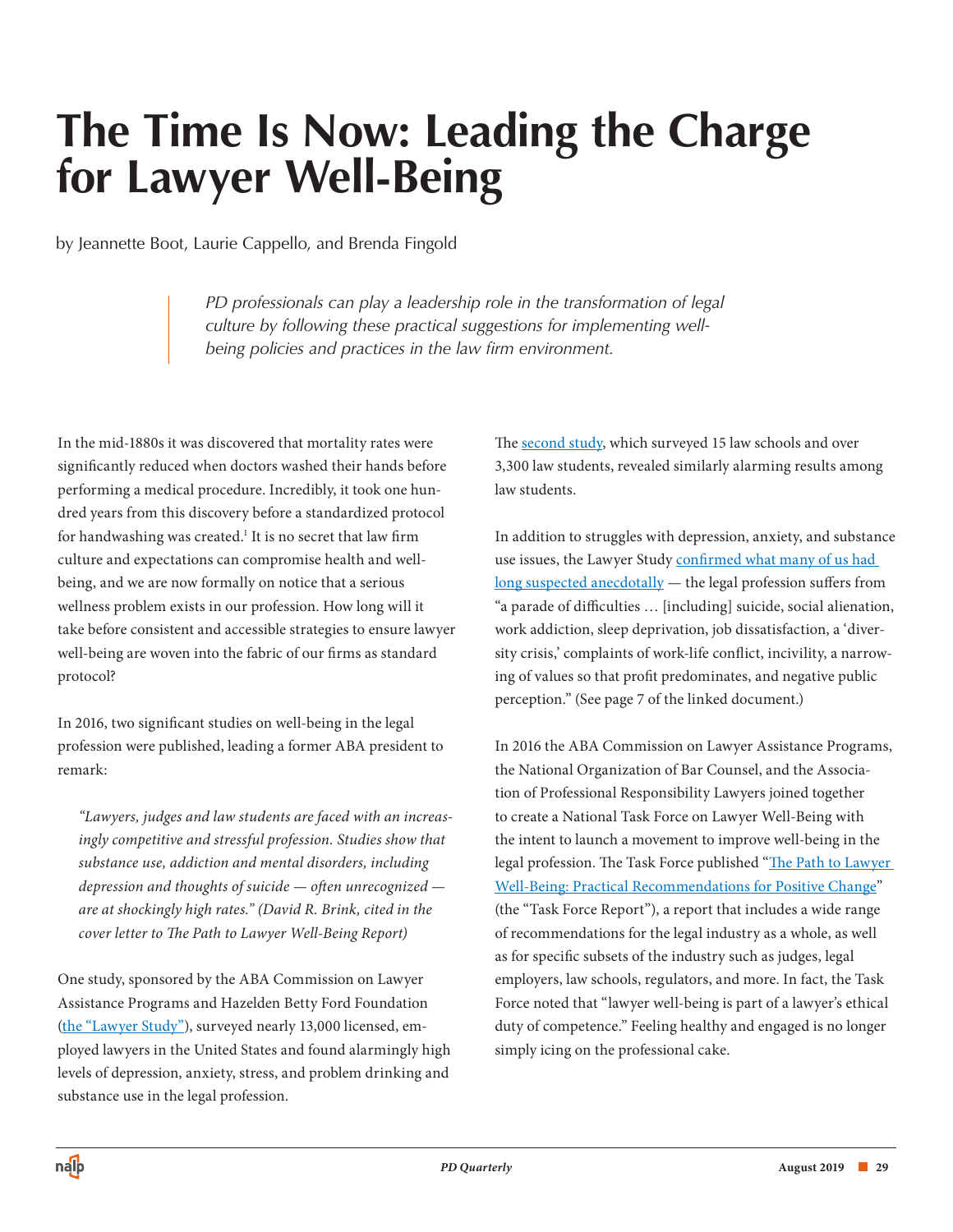After publication of the Task Force Report, the ABA formed the Working Group to Advance Well-Being in the Legal Profession. The Working Group was tasked with examining and making recommendations to the legal community about how to address the current state of attorney mental health and substance use issues. In 2018, the Working Group published the [Well-Being Toolkit for Lawyers and Legal Employers](https://www.americanbar.org/content/dam/aba/administrative/lawyer_assistance/ls_colap_well-being_toolkit_for_lawyers_legal_employers.pdf) (the "Toolkit"). Like the Task Force Report, the Toolkit makes many recommendations to the legal industry about how to tackle the issue of supporting attorney well-being. It also contains many specific ideas about possible ways for legal employers to go about implementing a program for lawyer well-being.

*This article is our attempt to provide inspiration, strategies, and practical ideas for those moved to answer this radical call to improve the health and well-being of the profession.* 

At the same time that the Task Force Report and Toolkit were being published, the [Mindfulness in Law Society \(MILS\)](https://mindfulnessinlawsociety.com) was gaining momentum as an organization dedicated to educating, providing resources to, and bringing together legal professionals around issues of mindfulness and well-being. Both the Task Force Report and the Toolkit recommend mindfulness as one approach to addressing wellness, and MILS and its local chapters have been bringing together judges; lawyers in private, nonprofit, and legal services organizations; law professors; law students; law firm administrators; and other legal professionals to join forces on this critical issue.

And more recently, the ABA launched a Well-Being Pledge for legal employers centered around a seven-point framework of specific action items for Pledge takers:

1. Provide enhanced and robust education to attorneys and staff on topics related to well-being, mental health, and substance use disorders.

- 2. Disrupt the "status quo" of drinking-based events and functions. Employers are asked to break from the expectation that all events include alcohol, and to ensure that there are appealing non-alcoholic alternatives at events where alcohol is available.
- 3. Develop visible partnerships with outside resources that can aid in reducing substance use and mental health distress, including healthcare insurers, lawyer assistance programs, and other experts in the field.
- 4. Provide confidential access to addiction and mental health experts and resources, including free, in-house selfassessment tools.
- 5. Develop proactive policies and protocols to support the assessment and treatment of substance use and mental health problems, including a defined back-to-work policy following treatment.
- 6. Actively and consistently demonstrate that help-seeking and self-care are core cultural values by regularly supporting programs to improve physical, mental, and emotional wellbeing.
- 7. Highlight the adoption of this well-being framework to attract and retain the best lawyers and staff.

To date, the Pledge has attracted more than one hundred signatories, ranging from small, medium, and large law firms to law schools and legal departments at major corporations.

## **A Call to Action**

So, it's 2019 and we now have a clear and credible identification of the problem and an abundance of ideas about how to address the issue. Now it's our turn. What are we going to do about it and how long will it take before our actions show that we value lawyer health and well-being as firmly as we value legal skill, knowledge, and experience?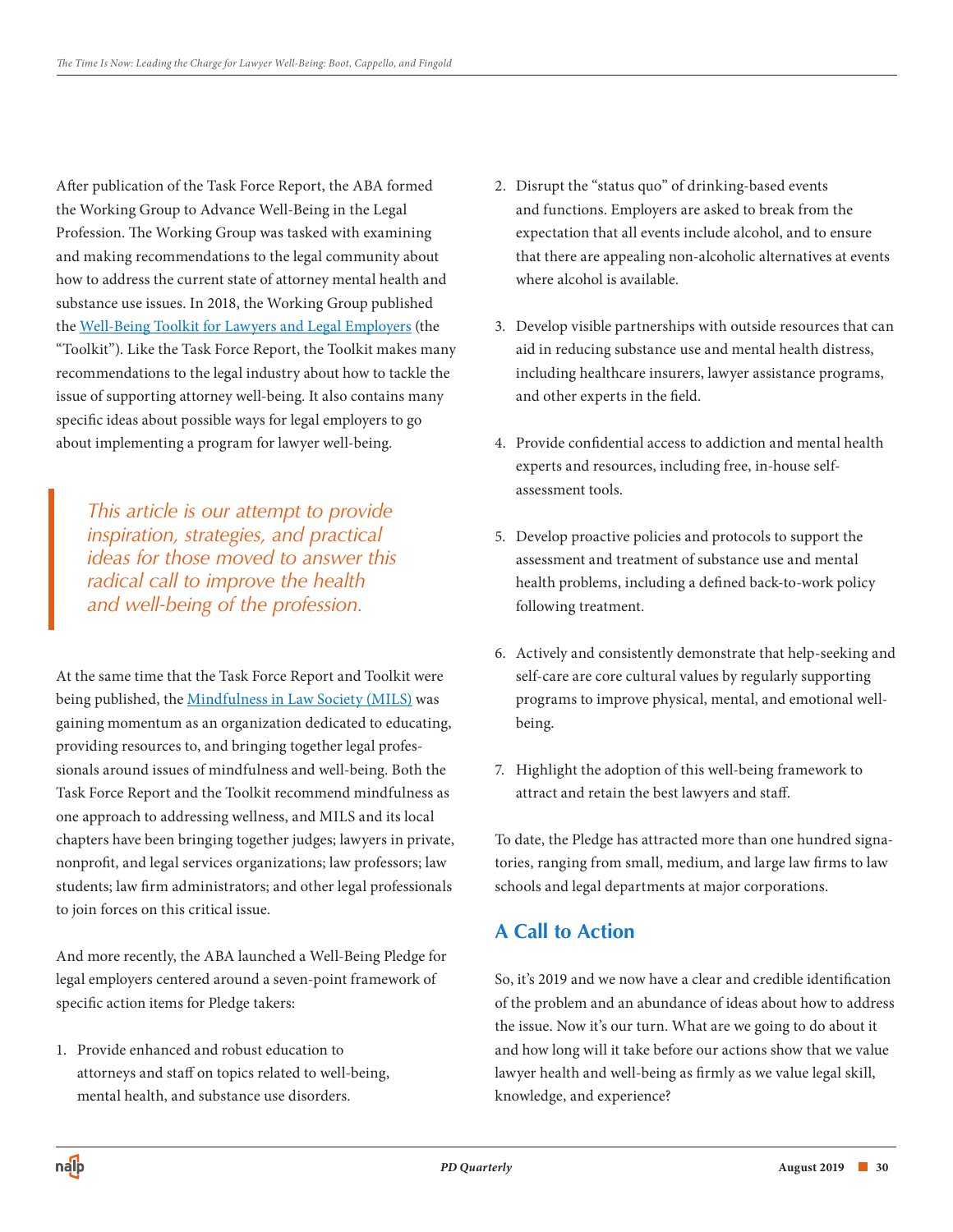We strongly believe that the time for action is now. We also recognize that courage, innovation, and experimentation will be required to change the busy, fast-paced, and demanding culture that is hardwired into our legal institutions. This article is our attempt to provide inspiration, strategies, and practical ideas for those moved to answer this radical call to improve the health and well-being of the profession. We are each representatives of distinct constituencies within the legal well-being space and hope that our different experiences and perspectives will help others who are walking in our shoes. Jeannette, a partner for the past 13 years at WilmerHale, has stepped back from full-time practice in recent months to take on the role of "partner-champion" for the well-being movement at her firm. Brenda spent 17 years at a large law firm as a litigator and then the Partner Responsible for Training and Professional Development. She now directs workplace and leadership programs at the Mindfulness Center at the Brown University School of Public Health and provides lawyers, law students, judges, and other legal professionals with tools and resources for reducing the harmful impacts of stress and enhancing resilience and well-being. Laurie is the Director of Human Resources, Benefits and HRIS/Payroll at Mintz, Levin, Cohn, Ferris, Glovsky, and Popeo, P.C. She has been involved in the Mintz Well-Being program, "MPower," since its inception in 2006. MPower is a comprehensive program that provides education and resources for physical, mental, and financial well-being. The most recent additions to MPower include an expansive mindfulness program and an expanded focus on mental health awareness. Given our backgrounds, our goals are to inspire you to take a leadership role in this nation-wide transformation of legal culture and to offer practical guidance about implementing well-being policies and practices in the law firm environment.

## **Where Do We Begin: Using the Resources That Already Exist**

When WilmerHale decided to "take the Pledge," Jeannette's first thought was "terrific — but now we have to actually do it!" The good news is that we don't have to start from scratch. Between the Task Force Report, the Toolkit, and other work that

has emerged in recent years, there is a wide array of available recommendations and resources for legal employers who want to tackle these issues without having to reinvent the wheel.

We recommend the Toolkit's "8-Step Action Plan for Legal Employers" as a good way to structure a law firm's approach to implementing the Well-Being Pledge. The eight steps are:

*1. Enlist leaders*. This is obviously key! In order for a firm's well-being effort to have credibility and command the resources and attention it will need to be successful, strong and public support from top firm management is crucial. In addition to gaining support from top firm management, it is important to reach out to leaders in all areas of the firm. This may include office heads, practice group and department heads, leading business generators within the firm (whether or not they are in management), and senior non-lawyer administrators. It's also important to enlist support from non-partner lawyers within the firm. At WilmerHale, non-partner lawyers are represented by committees in each office that meet with firm management on a regular basis. These committees have proved to be a great resource for both providing information to and soliciting information from the non-partner lawyers.

## *In addition to gaining support from top firm management, it is important to reach out to leaders in all areas of the firm.*

*2. Launch a well-being committee*. The Toolkit recommends recruiting a champion or launching a committee to lead the well-being initiative. The makeup of the well-being committee or working group is of paramount importance to the success of the well-being work within the firm. Different firms have different approaches to committees — for example, having attorneys only or a mix of attorneys and staff, or emphasizing inclusiveness across geography, practice groups, gender, race, and other demographic measures. While it is important to reflect the firm's culture in determining how to constitute a well-being committee, we have found that it is important not to rigidly follow the normal approach in constituting the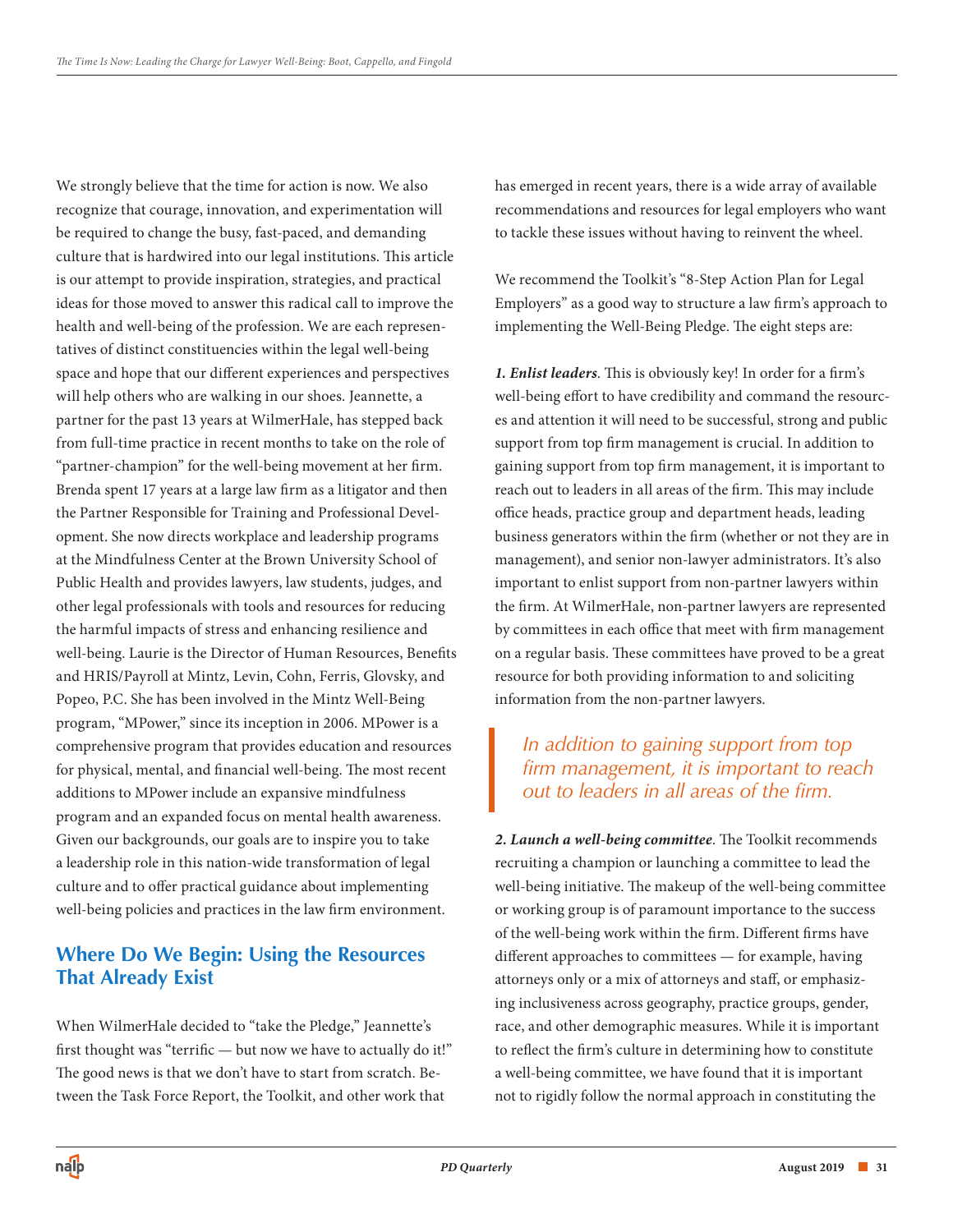committee or working group. Instead, it can be tremendously helpful to include representatives of the substantive, functional areas of the firm that will be necessary for implementation. People within the firm who are responsible for benefits, human resources, training, recruiting, communications, professional development, events planning, employment law, and ethics matters could all be appropriate members of the committee. The committee also needs to meet with sufficient frequency to drive implementation forward, and its members need to be empowered and disciplined in following through on ideas that the committee generates.

*The Task Force Report identifies six dimensions of well-being that it recommends for consideration: occupational, emotional, physical, intellectual, spiritual, and social.* 

*3. Define well-being*. The Toolkit includes a number of ideas on how to go about defining well-being. As we discuss below in more detail, well-being can mean different things to different people, and it is easy for a committee's efforts to get muddled or confused without an idea of what well-being means to the firm. The Task Force Report identifies six dimensions of well-being that it recommends for consideration: occupational, emotional, physical, intellectual, spiritual, and social. These six areas are a great starting point for discussion. At Jeannette's firm, the working group has used these six dimensions as a guide to help organize the firm's resources and identify gaps. They have also made a distinction in thinking about well-being to ensure that the firm not only addresses illness (such as clinical depression, anxiety, or substance use-disorder, or other illnesses that are often the result of stress or unhealthy habits, such as hypertension or diabetes), but also well-being more broadly — that is, to consider policies, programming, and resources to enhance the "positive state of wellness" of the firm's entire population, including the large contingent of people who are not clinically ill.

*4. Conduct a needs assessment*. The Toolkit makes several suggestions about what the needs assessment should cover and how to go about conducting it. We have a few observations about this process from our own experience. In the first instance, this is where the benefits and HR insiders at the firm can be tremendously useful. They are on the front lines in terms of contracting for (and therefore knowing about) the benefits that are covered by health insurance, EAP, and other programs. They are also the ones who are in the best position to know what the firm's current usage of these programs is and what problems have arisen. It turns out that insurance brokers who specialize in the legal profession are a great resource — some have already familiarized themselves with the ABA Pledge, the Toolkit, and other resources and are able to assist with the assessment process. Insurers also may be able to provide anonymized composite data about usage within the insured population, including the prescription drug spending and usage, diagnoses, and so on. In addition, the Toolkit itself contains a checklist that the well-being committee can readily use to conduct a "policies and practices" audit without outside assistance as well as a series of freely available checklists from other organizations, such as the World Health Organization.

*5. Identify priorities*. The Toolkit cautions against trying to do too much too soon. Instead, it recommends establishing a narrow set of priorities that can be achieved relatively quickly to help build credibility for the effort. The Well-Being Pledge itself identifies certain key areas of focus that firms can use as a starting point for identifying priorities (and then executing an action plan). For example, it is fairly straightforward to implement a practice of always having attractive alternatives to alcohol at events where alcohol is being served. We note that we've heard some misapprehension that the Well-Being Pledge requires firms that adhere to stop serving alcohol at all at firm events. That's certainly not what the Pledge requires; instead, it encourages employers to be thoughtful about when alcohol is served — and to disrupt the assumption that alcohol will be present and the focus of all social activities.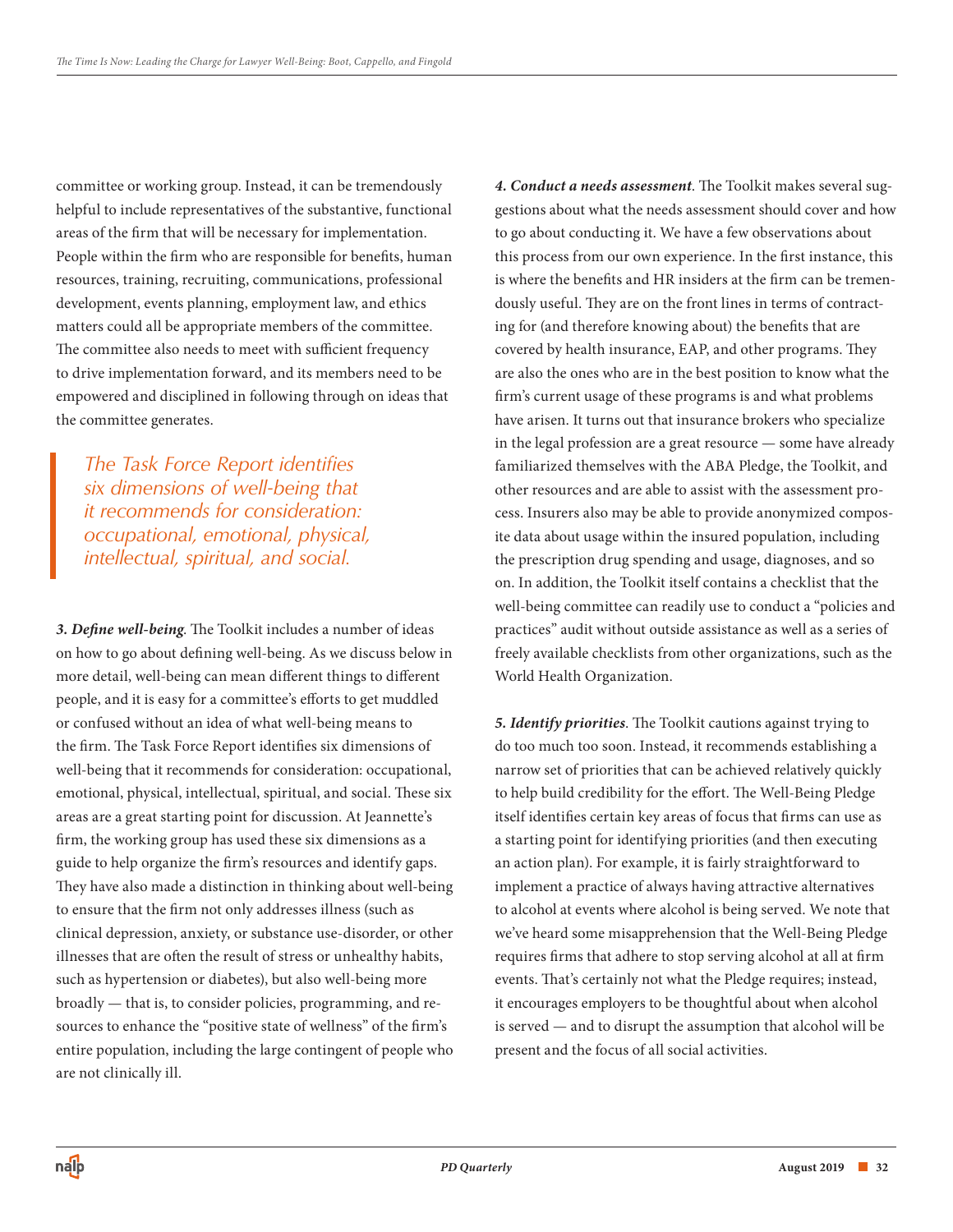## *The Toolkit cautions against trying to do too much too soon.*

It is also quite likely that firms will already have EAP programs (though these are often underutilized, particularly by lawyers), mental health benefits as part of overall health insurance offerings, and perhaps even education resources that are available through existing arrangements with health and benefit providers. It may be possible to notch a series of quick successes by highlighting these existing resources through firm-wide communications, the launch of a dedicated intranet page, or other similar approaches, while the well-being committee works on issues that require more time or attention to develop. The needs assessment can help with identifying resources that need better branding or publicity in addition to revealing gaps or needs that will require time to address more carefully.

*6. Create and execute an action plan*. After undertaking the five action items above, the Toolkit recommends that the committee begin to create and execute a longer-term action plan. The action plan will obviously be informed by the work that the committee has already undertaken in the assessment phase. The Toolkit has many suggestions for activities and programming that are worth considering. We highlight below the extensive work that Laurie's firm has undertaken in implementing their mindfulness program in order to illustrate how to take a program from the idea phase to a thriving, self-perpetuating movement that has become part of the fabric of the firm.

*7. Create a well-being policy*. The Toolkit suggests that employers consider creating a formalized well-being policy. The ABA recently published [a well-being template](https://www.americanbar.org/content/dam/aba/administrative/lawyer_assistance/well-being-template-for-legal-employers-final-3-19.pdf) for legal employers that includes suggested guidelines for how a firm should address impairment concerns. In any case, we suggest that the committee should undertake a review of existing policies regarding alcohol use in the office and policies related to medical leaves and returns, disability, and flexible work arrangements to consider whether existing policies adequately and appropriately address well-being issues among employees.

*8. Continually measure, evaluate, and improve*. Lastly, the Toolkit recommends that the committee continually measure, evaluate, and improve its well-being approach in order to evaluate success, determine shortcomings, and justify programming. The Toolkit includes some specific approaches to measuring success, including the popular Kirkpatrick model. The important thing to remember here is that this is not a "one and done" undertaking.

## **What Stands in the Way: Overcoming Obstacles to Well-Being Initiatives**

Albert Einstein is credited with saying that you can't solve a problem by thinking at the same level you were thinking when the problem was created. Law firm thinking around billable hours, client expectations, and markers of success reflects deeply ingrained habits and perceptions that are not always supportive of physical and psychological health and well-being. Advances in neuroscience promise that changing habits of mind and body is possible, but experience tells us that it won't happen without intention, resources, a supportive community, and, as French novelist Marcel Proust encourages us, learning to see with "new eyes." To do this requires rethinking some of the beliefs and habits law firms and individual lawyers have about making time and space for well-being and self-care. It also helps to be prepared to address head on some of the common obstacles described below that can stall or impair wellbeing efforts.

#### What is well-being anyway: Defining the issue

As we consider strategies to address health challenges in the legal profession, it's wise to remember that what constitutes well-being is individual, multi-faceted, and dynamic, changing with cycles and seasons. There is no one right answer and certainly no quick fix. Similarly, with respect to well-being programs and initiatives, there is no one size fits all, and it would be a mistake to assume that everyone will benefit from the same program or strategy. We also know from studies of the stages of change, such as the [stages of change model](https://en.wikipedia.org/wiki/Transtheoretical_model) described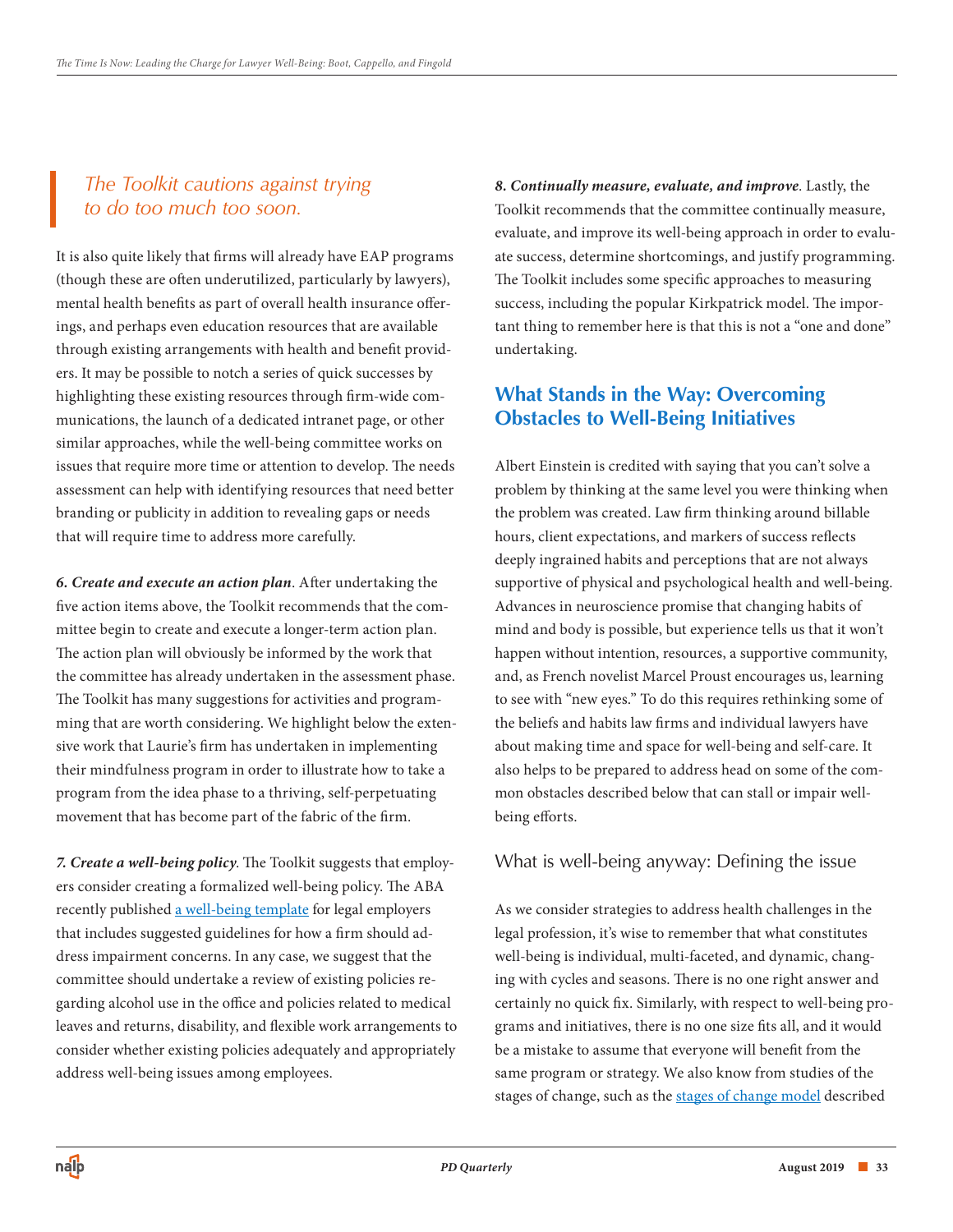by James Prochaska and Carlo Di Clemente, that each person is somewhere on a continuum of readiness to address their own well-being, and that each stage calls for different interventions — so bringing patience and creativity to the process and inviting the help and ideas of stakeholders is essential.

Since we can't know what each individual considers well-being at any particular point in time, Brenda has taken to defining well-being in her training programs by pointing to United States Supreme Court Justice Potter Stewart's definition of obscenity in a 1964 case: "I know it when I see it." If having a sense of well-being is best determined by each individual, then one of the most important first steps to take when considering a well-being strategy is to provide opportunities for people to reflect on and talk about what well-being means to them, where there may be gaps in their sense of well-being, and what would most support them to more often than not feel pretty good about how they are living their lives. Just becoming more aware and having dedicated space and time to reflect on such things as day-to-day choices, automatic habits, priorities, and values that are not being attended to — as well as the reasonableness of expectations and "shoulds" — can by itself begin movement toward greater well-being.

And, we do have many resources to support people as they explore their own well-being. The Task Force Report and ABA Toolkit provide an expansive definition of well-being that looks for thriving in six dimensions of wellness, including occupational, emotional, physical, intellectual, spiritual, and social. The science of positive psychology — the evidence-based study of how people can thrive — is also helping us to see well-being not as absence of illness but as a positive state; not as a reaction to escalating stress, anxiety, depression, and substance abuse, or even the absence of them, but as a proactive focus on affirmatively increasing happiness and health, as well as effectiveness, more generally.

In a law review article describing his law school course based on positive psychology, Suffolk University Law School Professor Lisle Baker examines how positive psychology can help

students enhance their chances of succeeding in law school, achieve excellence in legal practice, thrive in their personal and professional lives, and become resilient in the face of the legal profession's inherent challenges.2 As law schools increasingly add positive psychology, mindfulness, and other related training to their curricula, new lawyers may enter the profession with more skill, understanding, and expectations around maintaining health while practicing law. Until then, our firms may be the first place where new lawyers experience the demands and pace of a legal career and, hopefully, strategies and tools to navigate the profession in a successful and sustainable way.

*...[O]ne of the most important first steps to take when considering a well-being strategy is to provide opportunities for people to reflect on and talk about what well-being means to them.* 

#### Show me the money

One of the most common objections to providing comprehensive training around issues of well-being relates to budgetary concerns. Professional development and training budgets for lawyers tend to be higher than those devoted to professional staff, although both populations need well-being support, and both budgets are often perceived as not sufficient to cover regular and consistent well-being training. Yet, we believe that in order to change deeply wired stress reactivity and habits, we must not only equip people with tools and strategies but also create an environment where well-being is valued and consistently supported in diverse and tangible ways. To do this requires more than finding a little extra in the budget for a program here or there. Instead, we would argue that real and sustainable change requires both a strategic commitment to policies and programs as well as a well-thought out financial investment in growing a culture more hospitable to well-being.

In his book about the impact of bias and racial trauma, *My Grandmother's Hands: Racialized Trauma and the Pathway to*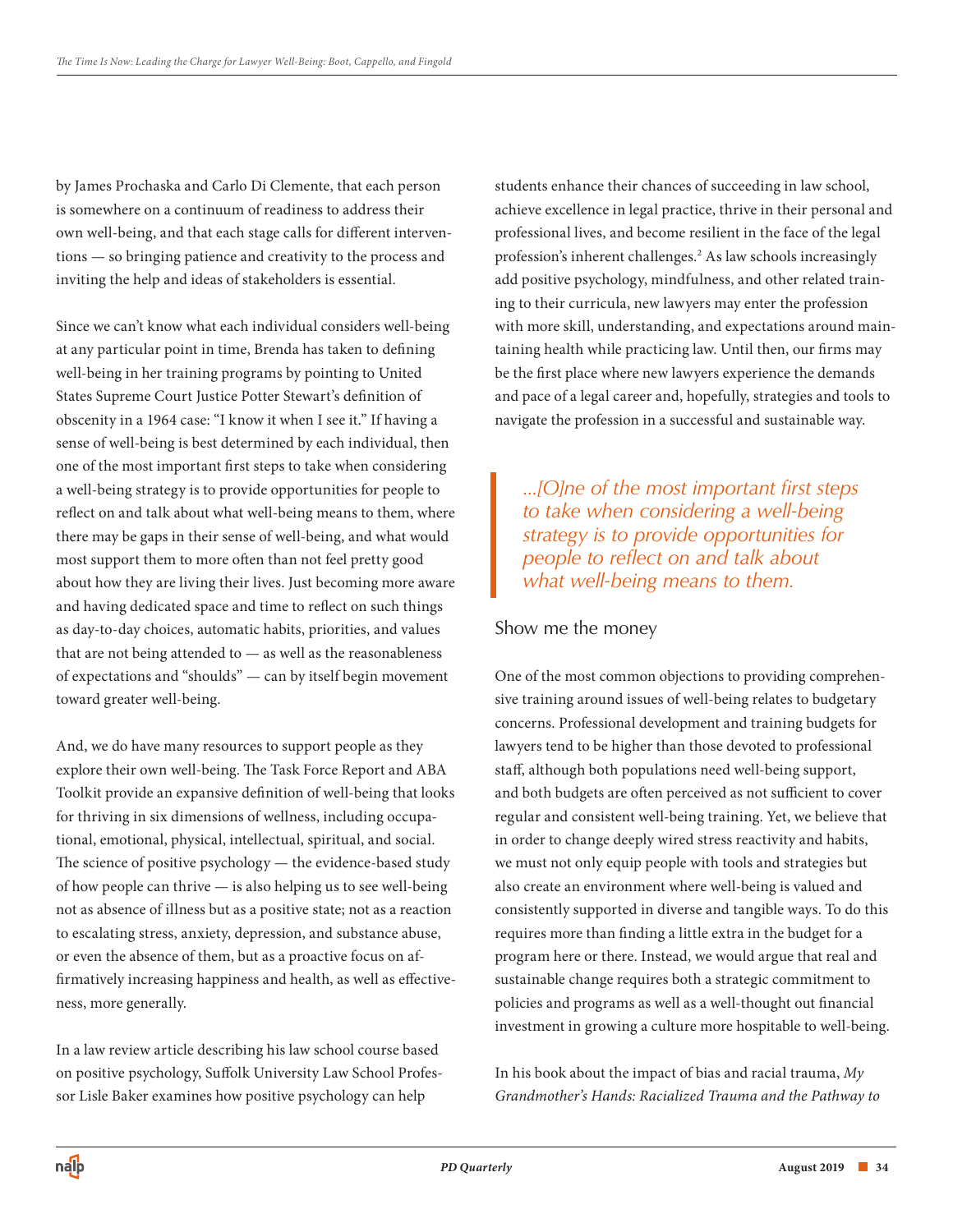*Mending Our Hearts and Bodies*, Resmaa Menakem offers some very important truths that apply equally to our commitment to well-being strategies. He writes, "When strategy competes with culture, culture wins every time," and he points to the need to untangle the good and valuable from the unhealthy aspects of culture. Menakem also notes that "cultural change takes hold through consistency and repetition. If enough people do something over and over it eventually becomes culture."

*...[W]e would argue that real and sustainable change requires both a strategic commitment to policies and programs as well as a well-thought out financial investment in growing a culture more hospitable to well-being.* 

Calling for an increased economic investment may seem like a radical ask for many often fiscally conservative law firms, but this level of commitment actually has precedent in the field of law firm training. Up until the end of the 1980s, very few firms had any structured protocol around in-house training for lawyers, particularly training related to skill development as opposed to substantive law. Even fewer firms had a job position responsible for developing and implementing lawyer training. Beginning in the early 1990s, however, a few firms began recognizing the need for formal in-house training programs and created full-time professional development roles. In fact, Brenda's firm, Hale and Dorr, created the first full-time, partner-level position responsible for lawyer training in the country.

At this time, a small group of emerging professional development directors around the country founded the Professional Development Consortium (PDC) to share ideas about lawyer training. Almost 30 years later, most, if not all, large law firms have lawyer training departments, training directors, managers, and coordinators, and the PDC is a national nonprofit with a membership roster of hundreds. NALP has also been active in the lawyer professional development space for many years now, with a Lawyer PD Section of over 300 members and as the primary host and sponsor of the annual Professional Development

Institute, an annual education conference that attracts more than 300 PD professionals each year. Law firms clearly concluded that investing in lawyer training was money well spent, and it has become an expectation as well as a factor in recruiting the best and brightest. This history of law firm investment in in-house training offers solid precedent for increasing the firm-wide commitment to lawyer well-being. And, as a sign of new times ahead, WilmerHale recently committed half of Jeannette's partner-level time to studying and addressing lawyer health and well-being.

#### The risks of taking a stand on well-being

In 1998, the managing partner of Hale and Dorr asked Brenda, in her role as training partner, to arrange an eight-week mindfulness program for the firm's lawyers. "No!" Brenda replied, fearing for her reputation and credibility among the other partners if she were to champion such a "soft" agenda. After at least three weeks of being prodded by the managing partner, Brenda finally relented and ultimately more than 75 partners and associates had an opportunity to learn and practice mindfulness together in two 31-hour programs conducted in 1998 and 1999.

## *We encourage you to have the courage and vision to stand up for well-being! If not us, who?*

Brenda's initial response is not uncommon even today; those of us responsible for choosing programs and providers often feel great pressure for them to be perfect and widely laudable. In a way we are "gatekeepers," and our insecurity about standing up for something unpopular or untraditional, or our fear for our own credibility among the skeptics, can create a barrier for beneficial resources and support to flow to those most in need. Brenda's final agreement to lead the program came only after she was able to put aside her concerns about how the program would be seen in order to answer her managing partner's simple question: "Do you think this program will help our lawyers?" We encourage you to have the courage and vision to stand up for well-being! If not us, who?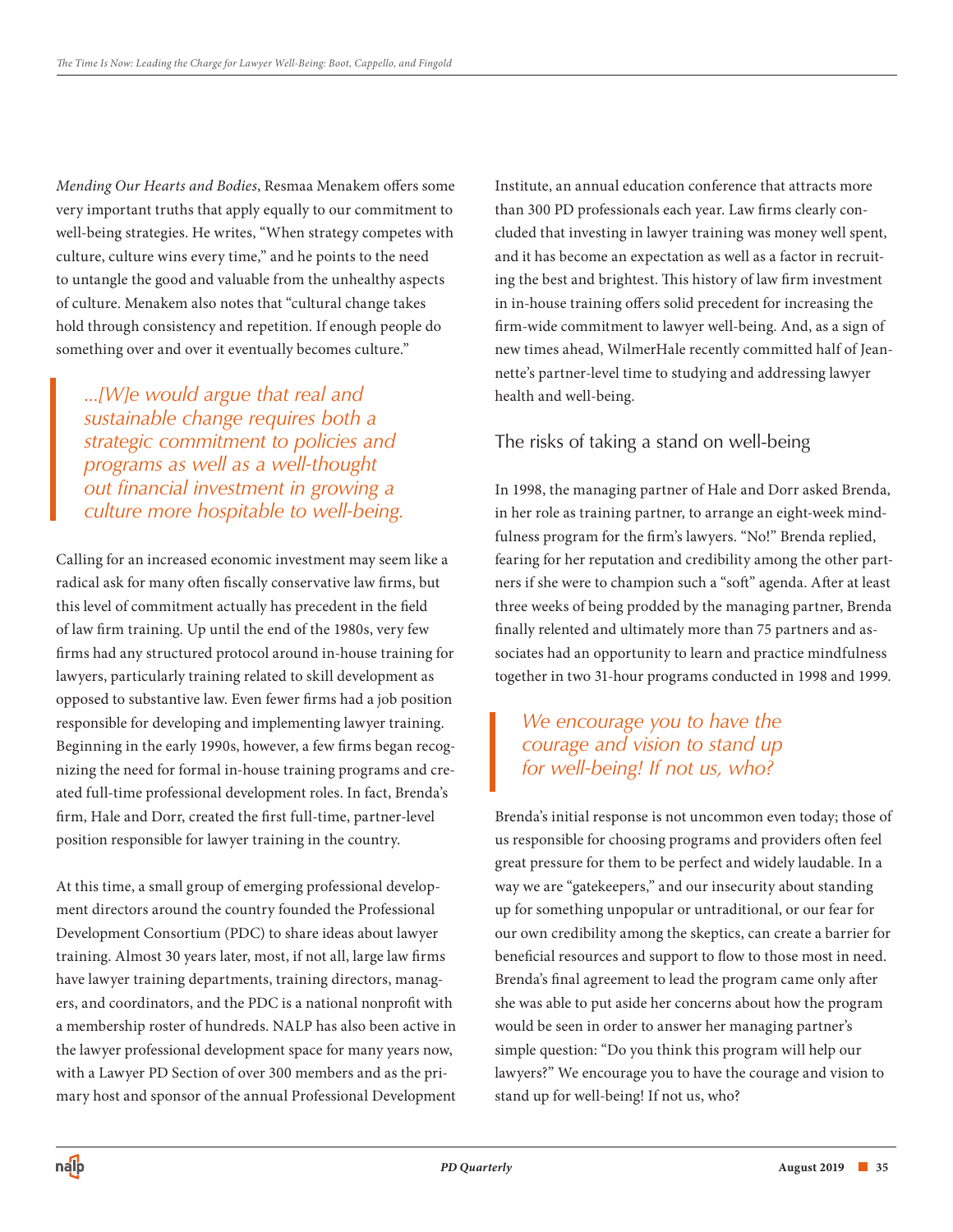Another illustration of this process comes from a large firm human resources manager. A number of years ago, she was asked to coordinate weekly mindfulness practice sessions. The manager was new to mindfulness; she had some healthy skepticism and a plate already full of other more traditional matters needing her attention. From this unsure start, she became point person on all things mindfulness, began practicing mindfulness regularly, and trained and began leading regular mindfulness practices for her colleagues in the firm. Moving outside of our law firm comfort zone seems to be a prerequisite for a well-being warrior!

We also want to remind you that this sea change will take time. We have not found a quick fix, and these efforts take patience, sustained focus, and steady forward movement with a longterm view. We don't need to wait until everyone is on board or until programs are standing room only to consider our efforts a success. In fact, it would behoove us to strengthen our ability to stand in the tension of not knowing how things are going — or of not hitting a homerun with every effort — trusting that we are planting seeds and doing our best to create the conditions for individual and organizational change to happen.

#### Where should I charge my time?

How many times have we heard this question? Making the time to cultivate health and resilience is no easy matter in a culture that operates in six-minute increments and rewards billable hours. As we well know, law firm demands and expectations can be unintentional stumbling blocks to engaging in activities that support wellness. Following are some ideas to consider.

Efforts to improve health and well-being do not have to take up large amounts of time. Once people are aware of what they need and how to meet those needs, well-being strategies can easily be integrated into busy days, often with immediate benefits. For example, one participant in a program reported sitting at her desk feeling tired and stuck around an issue. She was able to recognize this state of mind and choose to find a quiet place to do a ten-minute mindfulness practice, enabling her to return

to her work amazed by her renewed energy. Another firm arranged for ten-minute guided mindful pauses that anyone could access by phone in order to step out of autopilot and "remember" themselves. These examples remind us of a *Harvard Business Review* [article entitled "Resilience Is About How You](https://hbr.org/2016/06/resilience-is-about-how-you-recharge-not-how-you-endure)  Recharge, Not How You Endure*.*"

## *Another possibility for addressing the concern about taking time for wellbeing initiatives is to fold them into more traditional skill development efforts.*

This ability to recharge can take place in dedicated blocks of time or can easily be integrated into a busy day. Brenda's mantra for mindfulness practice is "short moments, many times, anytime, anywhere." This might include specific practices such as a one-minute mindful pause where you simply stop to pay attention to a few breaths or take a moment to check in with your body and stretch out any tight places. Another way to cultivate mindfulness is to "staple it" to what you are already doing. For example, by simply bringing attention to what you are doing as you do it — paying attention to your feet while walking or to the taste of the first few bites of a meal — you are strengthening the muscle of mindfulness. Although busy lawyers often feel that it is impossible to make any time for well-being efforts during the day, asking them if they can spend 0.1 hour to do so generally produces a chuckle and some level of agreement!

Another possibility for addressing the concern about taking time for well-being initiatives is to fold them into more traditional skill development efforts. Mindfulness, for example, has applications for improved focus, communication, decisionmaking, meeting effectiveness, ethics and error prevention, leadership, and reduction of implicit bias. The practices and benefits are the same, but the doorway for delivering the tools and resources might create a broader context and audience. In fact, with the Task Force Report calling well-being an "essential element of the duty of competence," more and more jurisdictions are granting CLE credit for this type of programming in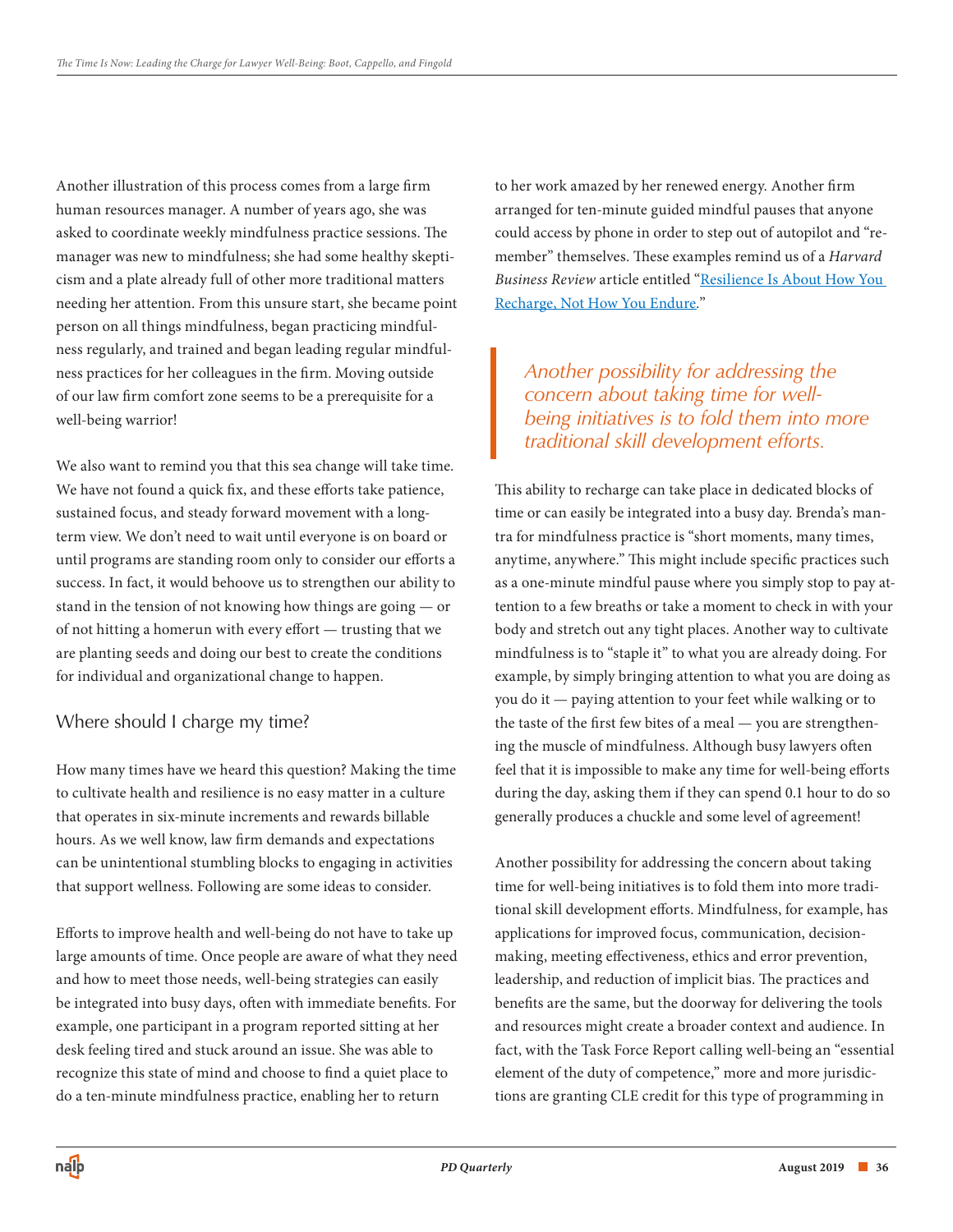the areas of professionalism, practice management, and ethics. If all else fails, offering CLE credit in those states with mandatory CLE is an excellent motivator. (Note: The Mindfulness in Law Society is working to collect data on this and can be a resource for information on obtaining CLE credit for in-house courses in your state.)

#### There will always be skeptics

You will likely come up against those who think that health and well-being are a responsibility of individuals and should be addressed outside of the office and on personal time. However, law firm support of and individual commitment to sustaining health are not mutually exclusive. In fact, from neuroscience as well as direct experience, we know that stress is a huge obstacle to our ability to initiate and sustain healthy behavior. When energy and cognitive capacity is drained and work-related stress compromises the pre-frontal cortex — the part of the brain responsible for executive functioning, planning, and impulse control — it becomes extremely challenging to make good choices during the few hours when we are not working or sleeping. Have you ever come home from a long day at work and ditched plans for exercise, cooking a healthy meal, or engaging in a nourishing activity? There is likely nothing wrong with your willpower. Instead, you simply may not have had the cognitive or physical capacity to go against the flow of old and comfortable habits.

Ultimately, all of these obstacles begin to fall away as the possibility for well-being becomes integrated into firm culture. Managing this forward movement of both strategy and culture takes patience and discernment, and it helps to remember that we have a unique privilege and opportunity to help our colleagues engage in more healthy and sustainable behavioral patterns and to play a significant role in the transformation that is being called forth.

## **"Practicing Law, Practicing Mindfulness" — The Mintz Experience**

One of the most extensive and integrated law firm mindfulness initiatives to date can be found at Mintz, Levin, Cohn, Ferris, Glovsky, and Popeo (Mintz). More than 150 attorneys and staff have participated in Mintz mindfulness programs, with many gathering weekly to practice and support each other in bringing mindfulness into their lives and work. We thought it would be helpful to chronicle the way this initiative came about and ultimately unfolded.

In late 2016, two senior associates asked Laurie, as the overseer of Mintz's well-being strategy, to consider offering a mindfulness program. This group of three ultimately met with Brenda and decided to offer a 90-minute introductory program for lawyers and senior professionals highlighting how mindfulness can support lawyer focus, resilience, and well-being, among other benefits.

Based on interest and response to the introduction, the firm offered a follow-up eight-week, one-hour-per-week program called "Mindfulness in the Workplace" for both lawyers and senior law firm professionals. The program was strategically scheduled for January and February, concluding just before lawyers and staff would enter a very busy and historically stressful month. It was held in person in Boston and via videoconference to the Washington, DC, New York, Los Angeles, San Diego, and San Francisco offices. Thirty-five individuals took part and the Mintz mindfulness community was born. There was no master plan — the program grew organically, with involvement and enthusiasm from employees at all levels.

In order to sustain the close connection and opportunity for group practice, interested course members were invited to attend Mindfulness Champions Training, which prepared them to offer short mindfulness practices to their colleagues and explored concrete steps the group could take to sustain the mindfulness initiative internally. All Mintz offices now have Mindfulness Champions to help promote and support the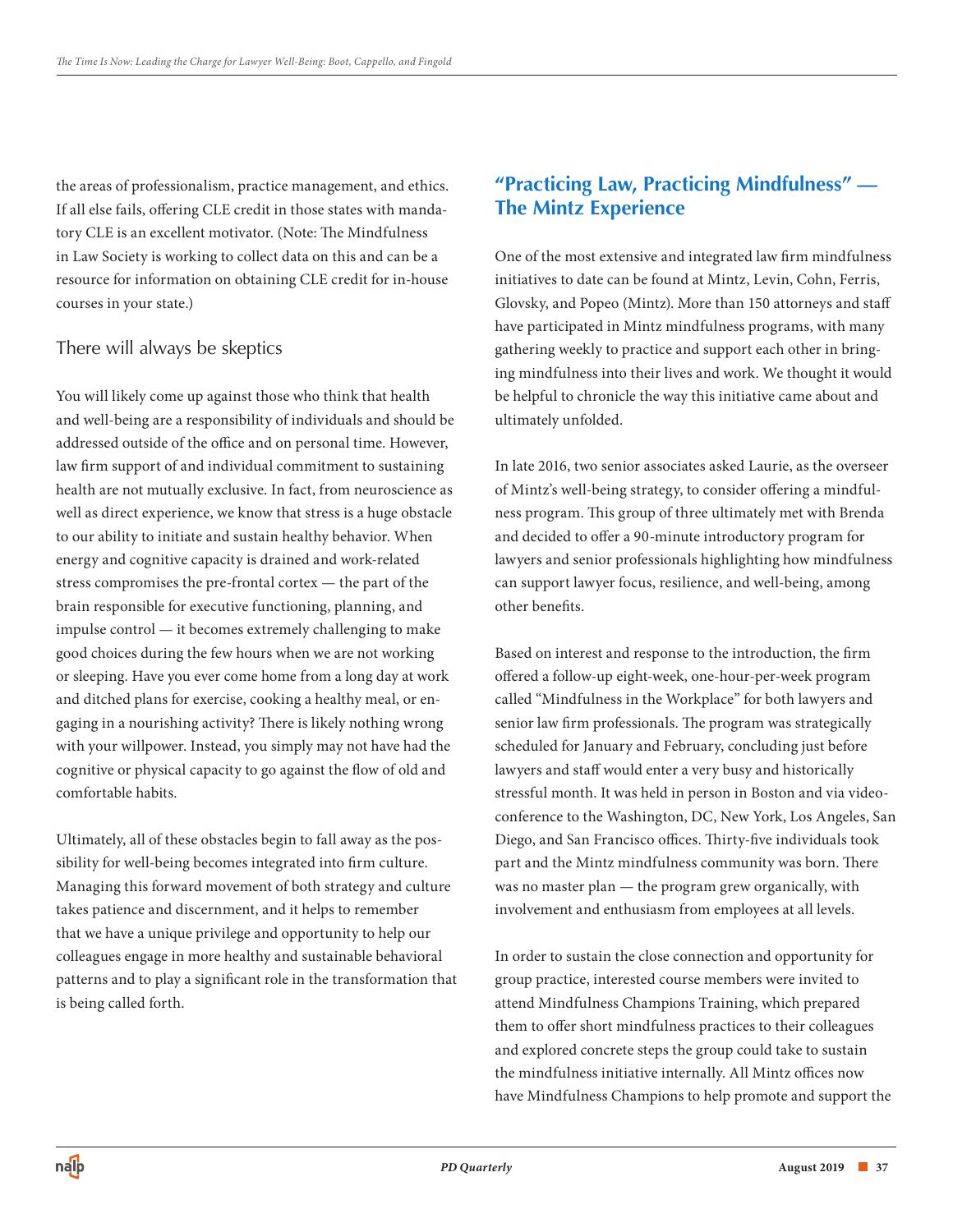movement. Further, the firm has implemented mindfulness/ meditation rooms in the Boston and Washington, DC, offices. The rooms are used for firm-wide weekly group meditations held every Wednesday at 11:00 am ET/8:00 am PT and at 2:00 pm ET/11:00 am PT, and are also available for employees to use for their own personal or small group practices. Brenda has provided a variety of guided recordings, which are posted on the "Mindfulness" page of the MPower site on the Mintz intranet, along with other mindfulness resources.

From the first experimental program, mindfulness has become a valued and inherent part of the Mintz way of life. Mintz has continued to offer ongoing opportunities for individuals to learn and/or strengthen their mindfulness practice. The training has included a number of inaugural programs, two more eight-week programs for lawyers and senior professionals, two four-week programs for staff, and most recently an eight-week program for a mix of lawyers and staff from all offices. Built into each series is Mindfulness Champions Training so that the group of mindfulness leaders in the firm continues to grow at a steady pace. In addition, the Professional Development group at Mintz hosted a mindfulness and legal ethics program. Mintz's mindfulness program was also featured in the *Boston Business Journal* in 2017 and a Mintz mindfulness logo — "Practicing Law-Practicing Mindfulness" — was created.



The firm has also sponsored two signature events: (1) a program for the Association of Corporate Counsel – Northeast with an in-depth discussion on how mindfulness can address the added risk of stress and burnout for women and attorneys of color; and (2) the first-ever Mindfulness in Law Society (MILS) conference titled "Mindfulness and the Path to Lawyer Well-Being," which was held at Loyola University in Chicago in August of 2018. Mintz was the only law firm to sponsor the MILS conference, which was attended by more than one hundred lawyers, judges, and law students from around the country, offered 6.5 hours of CLE credit in most jurisdictions, and was considered a pivotal moment in the mindfulness and legal well-being movement.

*Built into each series is Mindfulness Champions Training so that the group of mindfulness leaders in the firm continues to grow at a steady pace.*

Recently, Laurie became a member of the managing board of MILS and chair of the Law Firm Management Division, and, along with Brenda, she co-chairs the New England Chapter. The mission of the New England Chapter is to integrate mindfulness into the local legal community and serve as a channel to share ideas and engage in discussion about best practices for engaging attorneys and firms in well-being initiatives. The chapter has 50 members, many of whom are leaders in law firm administration, and future meetings will focus on the ABA Toolkit, spotting and responding to warning signs of lawyer distress, and the role of mindfulness in reducing implicit bias.

What made this work so well? Although there was no blueprint, Mintz was strategic in its approach, answering the who, what, where, when, and how so that the programs fit the firm culture. Success would not have been possible without the full support of senior partners and management. Section managers encouraged their teams to attend the introduction to learn what mindfulness truly is. Likewise, a number of senior Mintz partners participated in the eight-week programs and spread the word to colleagues about how beneficial they found them to be. Most notably, Mintz has recognized the importance of providing regular and consistent opportunities for recharging and practicing mindfulness.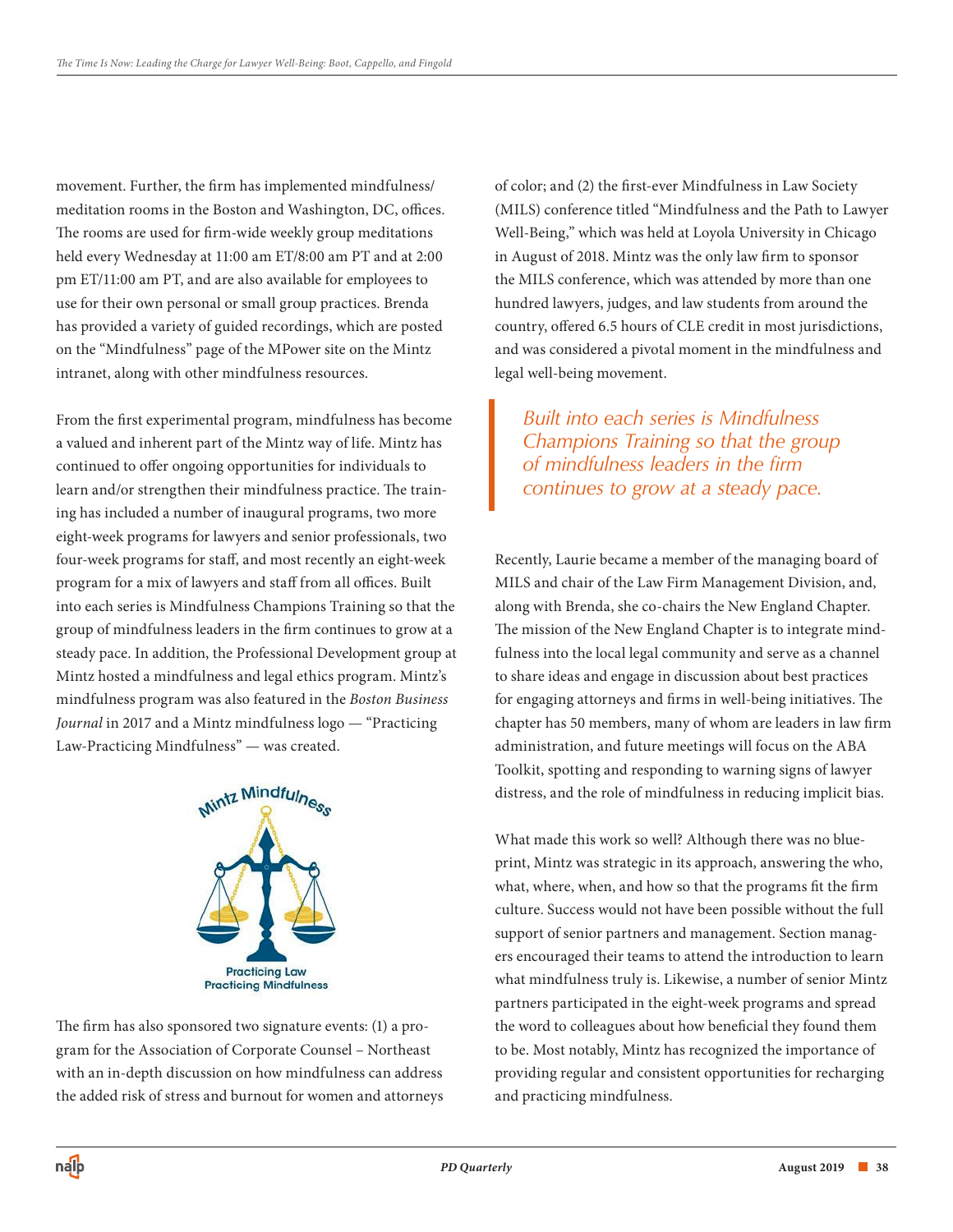Mintz's story is just one example of what can happen when a strong stand for well-being is taken and woven into the fabric of a firm. There are many other successful models of highly developed well-being programs, and many paths toward a similar outcome. Our hope is that by sharing our stories and experiences, we will help create a space for all of us to share ideas and lessons learned. In the end, a real change of any kind takes a village, and lawyer well-being is no different.

## **Endnotes**

1 World Health Organization (WHO) *Guidelines on Handwashing in Healthcare* (2009). See 4, "Historical perspective on hand [hygiene in health care," https://www.ncbi.nlm.nih.gov/books/](https://www.ncbi.nlm.nih.gov/books/NBK144018/) NBK144018/.

2 Baker, R. Lisle, "Designing a Positive Psychology Course for Lawyers," *Suffolk University Law Review*, Vol. 51, p. 207, 2018; Suffolk University Law School Research Paper No. 18-19. Available at SSRN: [https://ssrn.com/abstract=3271713.](https://ssrn.com/abstract=3271713)

## **About the Authors**



Jeannette Boot, JD, has been an Investment Management partner in the New York office at WilmerHale for the past 13 years. Jeannette began her career at Debevoise & Plimpton and also worked as an associate and then counsel at Davis Polk & Wardwell and as general counsel at Och-Ziff Capital Management, a large

investment manager. Jeannette serves as a member of the board of directors of the Lawyers Depression Project, Inc., a grassroots project made up of people in the legal profession who have suffered from mental health conditions and who have come together to break the stigma around discussing mental health issues and to provide peer-to-peer support to each other. Jeannette is leading WilmerHale's Well-Being Group, which is focused on implementing the Well-Being Pledge. Jeannette herself has experienced the struggle with well-being first-hand, and will soon be celebrating six years of sobriety. She is delighted to have the opportunity to put her hard-won experience to use in helping others at her firm and in the profession more broadly. Jeannette has had an informal meditation practice for a number of years, and recently began studying and practicing Mindfulness-Based Stress Reduction (MBSR). Jeannette may be contacted at [Jeannette.Boot@wilmerhale.com.](mailto:jeannette.boot@wilmerhale.com)



Laurie Cappello has been in law firm administration for more than 30 years and is currently the Human Resources Director of Benefits and HRIS/Payroll at Mintz, Levin, Cohn, Ferris, Glovsky and Popeo, PC. Laurie leads the strategic direction and management of Mintz's benefits and well-being programs,

HR payroll operations, and HRIS system.

Laurie has been meditating for more than five years, and studying and practicing Mindfulness-Based Stress Reduction (MBSR) for the last two years. Inspired by her experience, Laurie is passionate about sharing the benefits of mindfulness with others. She is on the managing board of the Mindfulness in Law Society (MILS) and chair of the Law Firm Management Division. She is also co-chair of the New England Chapter of MILS, through which she is devoting time and energy to connecting like-minded individuals and expanding the mindfulness movement in Boston and the New England area. Laurie may be contacted at **Imcappello@mintz.com**.



Brenda Fingold, JD, MA, is the Assistant Director of Workplace and Leadership Education and a Certified Mindfulness-Based Stress Reduction (MBSR) teacher at the Mindfulness Center at Brown University School of Public Health. She previously served as the Manager of Community